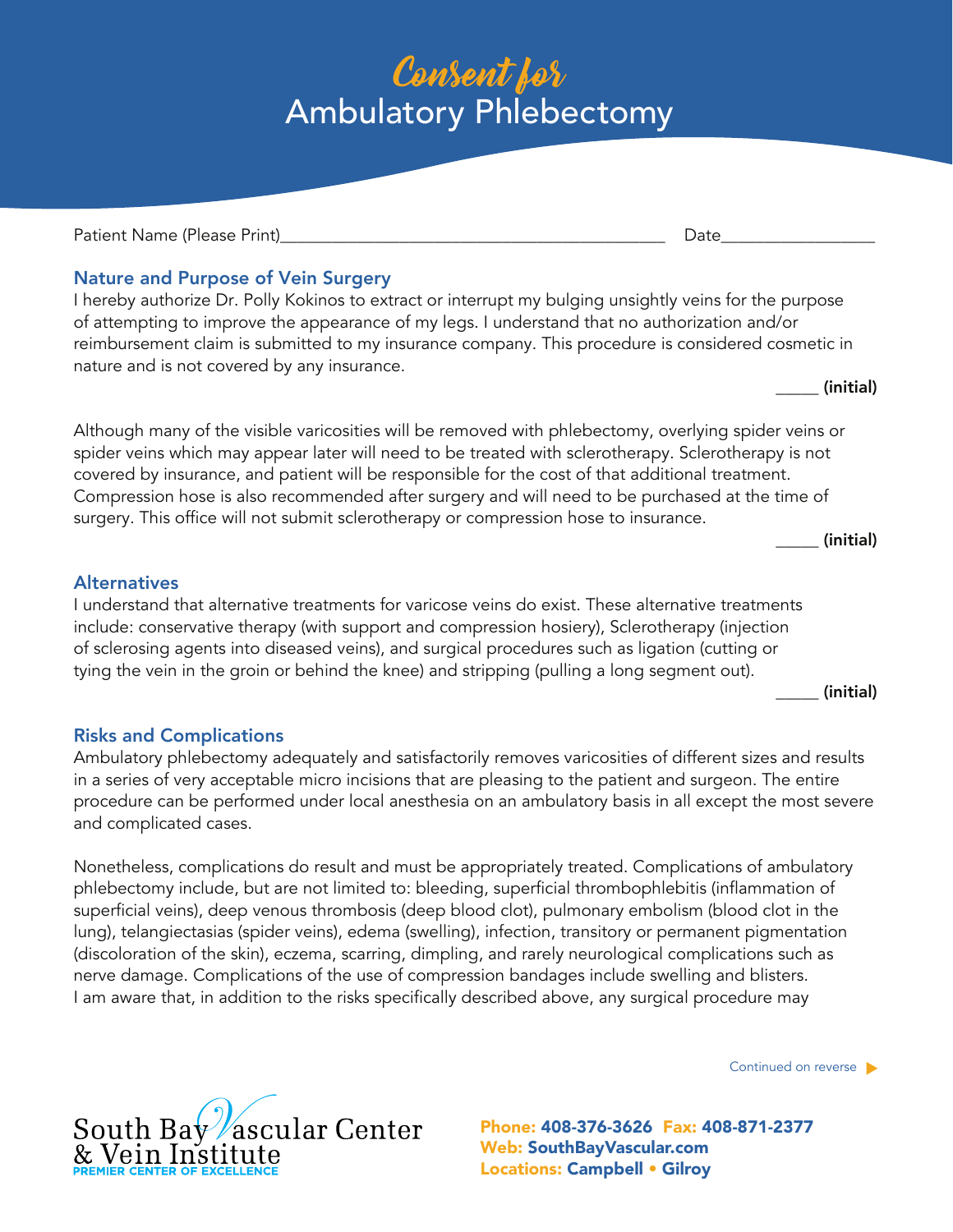be accompanied by blood loss; infection; inflammation in the deep venous system, with formation of thrombus (clot); intra- and post-operative bleeding; nerve trauma that may lead to temporary numbness.

#### Anesthesia

I consent to the administration of anesthetics by either Dr. Polly Kokinos or under her direction. I am aware that the use of local anesthesia involves risks such as allergic reaction or toxic reactions to the anesthetic and cardiac arrest.

\_\_\_\_\_ (initial)

\_\_\_\_\_ (initial)

#### Proposed Treatment

I know that the practice of medicine and surgery is not an exact science, and therefore, reputable practitioners cannot guarantee results. No guarantee has been given to me by anyone as to the results that may be obtained. I understand that especially as I have had these treated multiple times before, that it is possible that these will return again within a period of months/years. This is something that cannot be predicted or prevented.

I have had sufficient opportunity to discuss my condition and proposed treatment with Dr. Polyxene Kokinos and/or her associates, and all my questions have been answered to my satisfaction. I believe that I have adequate knowledge on which to base an informed consent to the proposed treatment.

I hereby authorize Polly Kokinos, or her associated staff, to perform any other treatment that may be deemed necessary should an unforeseen unhealthy condition be encountered during the course of the procedure.

\_\_\_\_\_ (initial)

#### Cooperation and Follow Up

I agree to keep Dr. Kokinos, and/or her associates and staff, informed of any changes in my permanent address, and agree to cooperate with them in my post-treatment care. I agree to follow up with Dr. Kokinos as recommended.

\_\_\_\_\_ (initial)

#### Photographs

I hereby give my permission to Dr. Polly Kokinos, MD, or any of the medical personnel at South Bay Vascular Center and Vein Institute, to take photographs of all treated sites for diagnostic purposes and to accurately document the medical record in the usual and customary manner. I agree that these photographs are the property the South Bay Vascular Center and Vein Institute and my photographs can be used for teaching purposes, to illustrate scientific papers, books or for use in general lectures. It is specifically understood that in any such publication or use, my photographs shall not be by name.

\_\_\_\_\_ (initial)

Continued on next page



Web: SouthBayVascular.com Locations: Campbell • Gilroy Phone: 408-376-3626 Fax: 408-871-2377